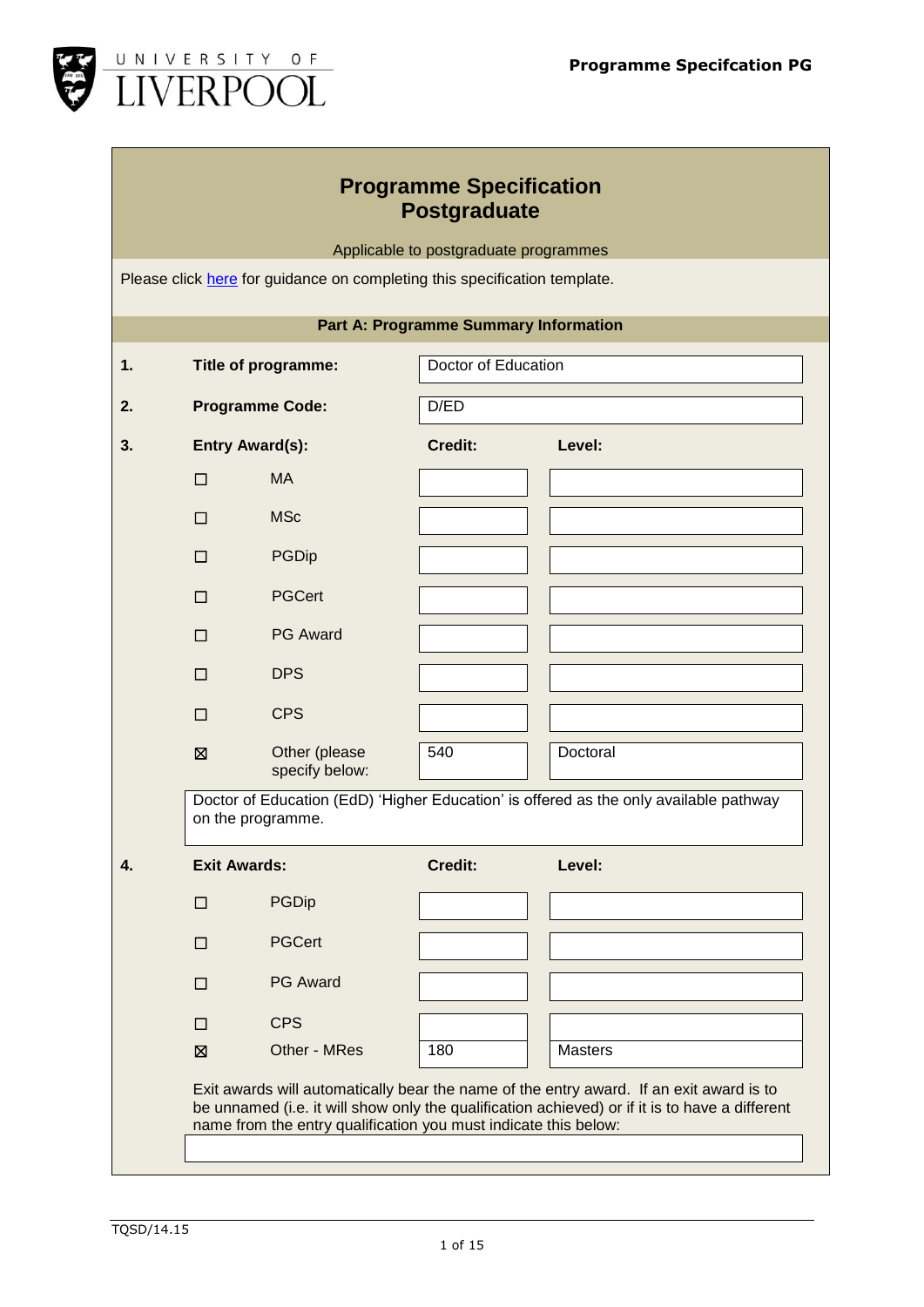| 5.  | Date of first intake:                                           | March 2011                                                                                              |
|-----|-----------------------------------------------------------------|---------------------------------------------------------------------------------------------------------|
| 6.  | <b>Frequency of intake:</b>                                     | Continuous: approximately 4 entry points each year.                                                     |
| 7.  | Duration and mode of study:                                     | Minimum 3.5 years; maximum normally 6.5 years (<br>years including any periods of suspension).          |
|     |                                                                 | Part Time: Distance learning via the Internet                                                           |
| 8.  | <b>Applicable framework:</b>                                    | Framework for Online Professional Doctorates                                                            |
|     | <b>Framework exemption</b><br>required:                         | ⊠<br>No (please go to section 9)                                                                        |
|     | Please indicate the applicable boxes:                           | Yes (please provide a brief summary<br>$\Box$<br>below)                                                 |
|     |                                                                 |                                                                                                         |
|     | Date exemption approved by<br>AQSC:                             |                                                                                                         |
| 9.  | <b>Applicable Ordinance:</b>                                    | Ordinance 92                                                                                            |
|     | <b>New/revised Ordinance</b>                                    | No (please go to section 10)<br>⊠                                                                       |
|     | required:<br>Please indicate the applicable boxes:              | Yes (please provide a brief summary<br>П<br>below)                                                      |
|     |                                                                 |                                                                                                         |
|     | Date new/revised Ordinance<br>approved by Council:              |                                                                                                         |
| 10. | <b>Faculty:</b>                                                 | <b>Humanities and Social Sciences</b>                                                                   |
| 11: | <b>Level 2 School/Institute:</b>                                | School of Histories, Languages and Cultures                                                             |
| 12. | Level 1 unit:                                                   | Centre for Higher Education Studies                                                                     |
| 13. | <b>Campus:</b>                                                  | Online                                                                                                  |
| 14. | <b>Other contributors from UoL:</b>                             | Delivered in partnership with Laureate Online<br>Education                                              |
| 15: | Teaching other than at UoL:                                     | All teaching is carried out by recognised teachers or<br>Honorary Staff of the University of Liverpool. |
| 16: | <b>Director of Studies:</b>                                     | Dr Peter Kahn                                                                                           |
| 17: | <b>Board of Studies:</b>                                        | Board of Studies for Online Degrees in Education                                                        |
| 18: | <b>Board of Examiners:</b>                                      | Board of Examiners for Online Degrees in Education                                                      |
| 19. | <b>External Examiner(s):</b><br>Name<br>Institution<br>Position | Dr Lisa Lucas, University of Bristol, Senior Lecturer<br>in Education.                                  |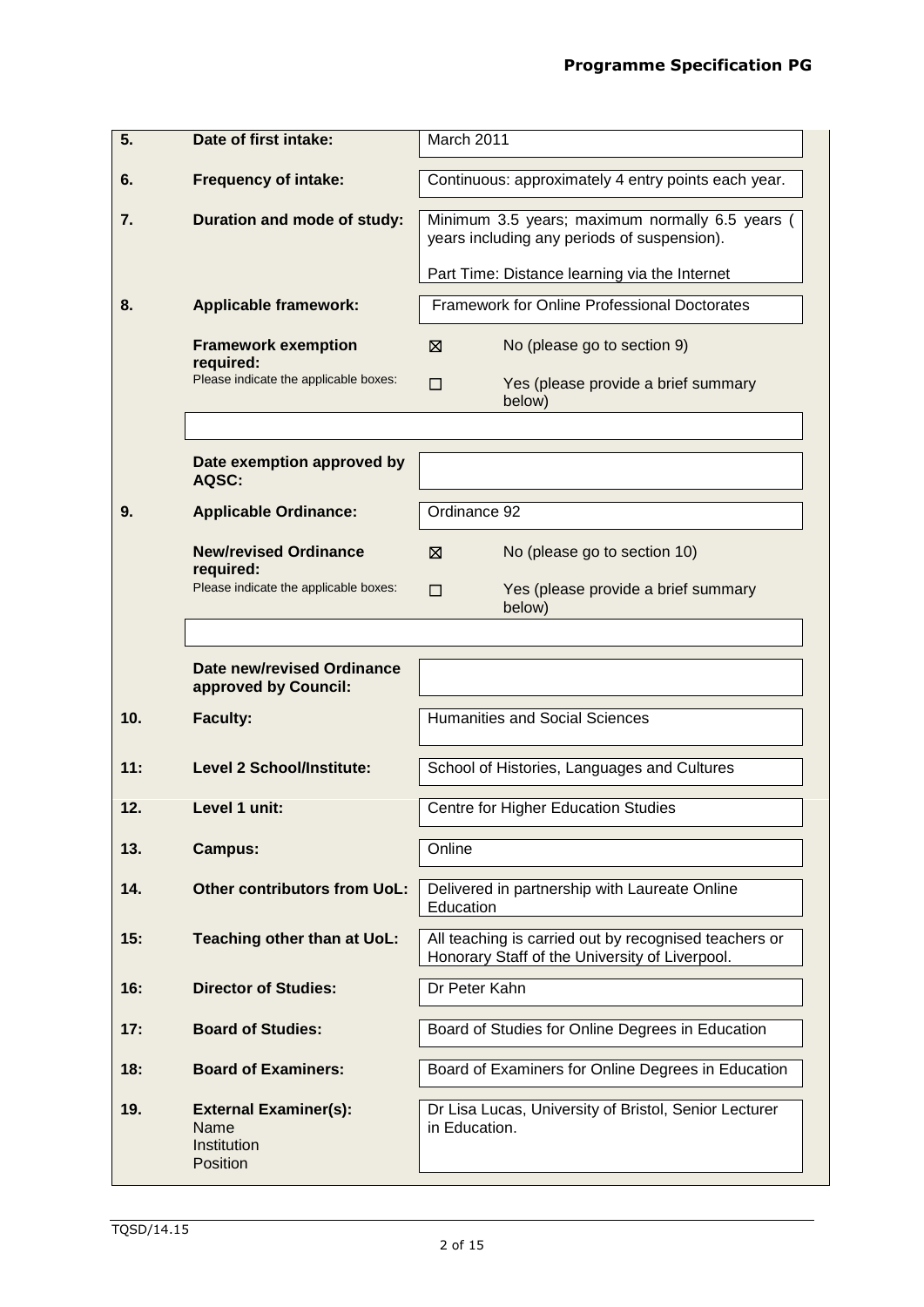| 20.            | <b>Professional, Statutory or</b><br><b>Regulatory body:</b> | N/A                                                                                                                                                                                                                                                           |
|----------------|--------------------------------------------------------------|---------------------------------------------------------------------------------------------------------------------------------------------------------------------------------------------------------------------------------------------------------------|
| 21:            | <b>QAA Subject benchmark</b><br>Statements(s):               | Education                                                                                                                                                                                                                                                     |
| 22.            | Other reference points:                                      | 1. Council of Validating Universities Handbook for<br>Practitioners: Quality Assurance of Collaborative<br>Provision of Higher Education                                                                                                                      |
|                |                                                              | 2. QAA Quality Code for the assurance of academic<br>quality and standards in higher education: Section 1:<br>Postgraduate research programmes; Section 2<br>Collaborative provision and flexible and distributed<br>learning (including e-learning).         |
| 23.            | Fees:                                                        | Fees charged by Laureate, within the terms of the<br>institutional agreement between Laureate and the<br>University.                                                                                                                                          |
| 24.            | Additional costs to the<br>student:                          | Optional face-to-face residential will carry additional<br>cost                                                                                                                                                                                               |
| 25:            | <b>AQSC approval:</b>                                        | 23rd November 2010                                                                                                                                                                                                                                            |
|                |                                                              | <b>Part B: Programme Aims &amp; Objectives</b>                                                                                                                                                                                                                |
| 26.            | <b>Aims of the Programme</b>                                 |                                                                                                                                                                                                                                                               |
|                | collaborative research into their own practice.              | This professional doctorate is intended for experienced educational professionals and<br>for those with an appropriate background aspiring to such roles. The programme is<br>designed to enable students to create new forms of actionable-knowledge through |
| No.            | The programme aims to:<br>Aim:                               |                                                                                                                                                                                                                                                               |
| 1              |                                                              | offer an international, research-intensive, high-level education to educational professionals                                                                                                                                                                 |
|                | posed in their profession;                                   | in Higher Education who wish to enhance their skills in dealing with the complex problems                                                                                                                                                                     |
| $\overline{2}$ |                                                              | extend students' capacity for educational leadership, as directed towards visible and<br>transformative impact in their own institutional or professional setting;                                                                                            |
| 3              |                                                              | enable students to engage in rigorous theoretically-informed practitioner research that<br>extends the actionable knowledge available to educational professionals;                                                                                           |
| 4              | both students and staff from the programme.                  | create a vibrant professional network of educational leaders across the world, encompassing                                                                                                                                                                   |
|                |                                                              |                                                                                                                                                                                                                                                               |

# **27. Learning Outcomes**

# **No. Learning outcomes –Doctorate degree** 1 engage in theoretically-informed research applied to their own practice, based on rigorous research methodologies and of a quality to satisfy peer review and extend the forefront of the discipline; 2 engage in reflective processes designed to provide insight into their own professional practice, on the basis of strategies that involve self-awareness, the framing of insightful questions, professional dialogue and systematic patterns of critical thinking;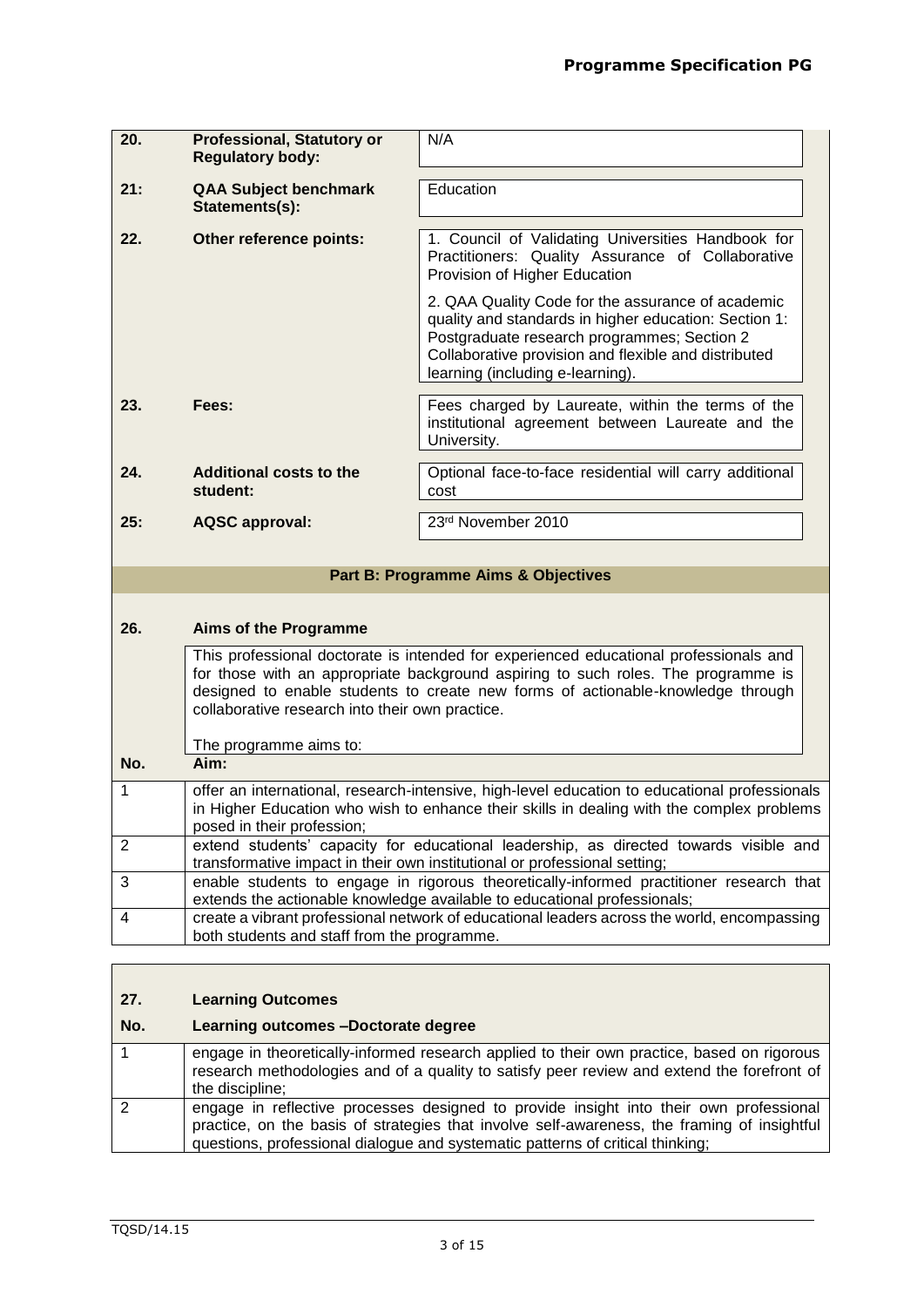| 3 | synthesise ways in which personal, local, organisational, national, cultural and international<br>factors influence research and the transformation of practice, dealing with the associated<br>ambiguities                                                           |
|---|-----------------------------------------------------------------------------------------------------------------------------------------------------------------------------------------------------------------------------------------------------------------------|
|   | creatively articulate and implement, systematically investigate, and rigorously evaluate<br>innovative forms of practice and organisation, in ways that enhance organisational<br>cohesiveness and take account of the strategic context and the resources available; |
| 5 | inform research with an appreciation of how learning is shaped by personal and social<br>factors, as experienced within a given environment that is influenced by underlying<br>infrastructures, technologies, organisational factors and global trends;              |
| 6 | critically evaluate how ways of knowing shape research within specific educational settings,<br>framing professional actions in light of this understanding.                                                                                                          |
|   |                                                                                                                                                                                                                                                                       |

Note: In addition, the learning outcomes from each module will enable students to obtain specific depth in a conceptual and practitioner context, for each particular subject area. These are demonstrated explicitly in the module specification documentation.

|     | <b>Learning Outcomes</b>                                                                                                                                                                                                                                               |
|-----|------------------------------------------------------------------------------------------------------------------------------------------------------------------------------------------------------------------------------------------------------------------------|
| No. | Learning outcomes - Postgraduate Award (M Res)                                                                                                                                                                                                                         |
| 1   | engage in theoretically-informed research applied to their own practice, based on appropriate<br>research methodologies                                                                                                                                                |
| 2   | engage in reflective processes designed to provide insight into their own professional<br>practice, on the basis of strategies that involve self-awareness, the framing of insightful<br>questions, professional dialogue and systematic patterns of critical thinking |
| 3   | synthesise ways in which personal, local, organisational, national and cultural factors<br>influence research and the transformation of practice, dealing with the associated<br>ambiguities                                                                           |
| 4   | creatively articulate and evaluate innovative forms of practice and organisation, in ways that<br>enhance organisational cohesiveness and take account of the strategic context and the<br>resources available                                                         |
| 5   | inform research with an appreciation of how learning is shaped by personal and social<br>factors, as experienced within a given environment that is influenced by underlying<br>infrastructures, technologies and organisational factors                               |
| 6   | critically evaluate how ways of knowing shape research within specific educational settings,<br>framing professional actions in light of this understanding.                                                                                                           |

| 27a.                       | Mapping of subject-based learning outcomes:                                 |                                                                                                                                                                                                                                                                                                                                                        |                                                                  |
|----------------------------|-----------------------------------------------------------------------------|--------------------------------------------------------------------------------------------------------------------------------------------------------------------------------------------------------------------------------------------------------------------------------------------------------------------------------------------------------|------------------------------------------------------------------|
| Learning<br>outcome<br>No. | Module(s) in which<br>this will be delivered                                | Mode of assessing achievement of<br>learning outcome                                                                                                                                                                                                                                                                                                   | <b>PSRB/Subject</b><br>benchmark<br>statement (if<br>applicable) |
|                            | All modules                                                                 | Conduct of research investigations, and<br>aspects of research<br>investigations<br>(typically set within the workplace conduct<br>of the student); shared tasks conducted in<br>learning teams; entire cohort discussion<br>questions (all except 507,<br>$509$ :<br>powerpoint presentations (503,<br>$508$ ;<br>Practitioner Research Thesis (511). |                                                                  |
| $\mathcal{P}$              | Primarily within Doctoral<br>Development Planning<br>modules (512-520), and | Reflective assignments (512-520);<br>Conduct of research investigations, and<br>aspects of research investigations with a                                                                                                                                                                                                                              |                                                                  |

Г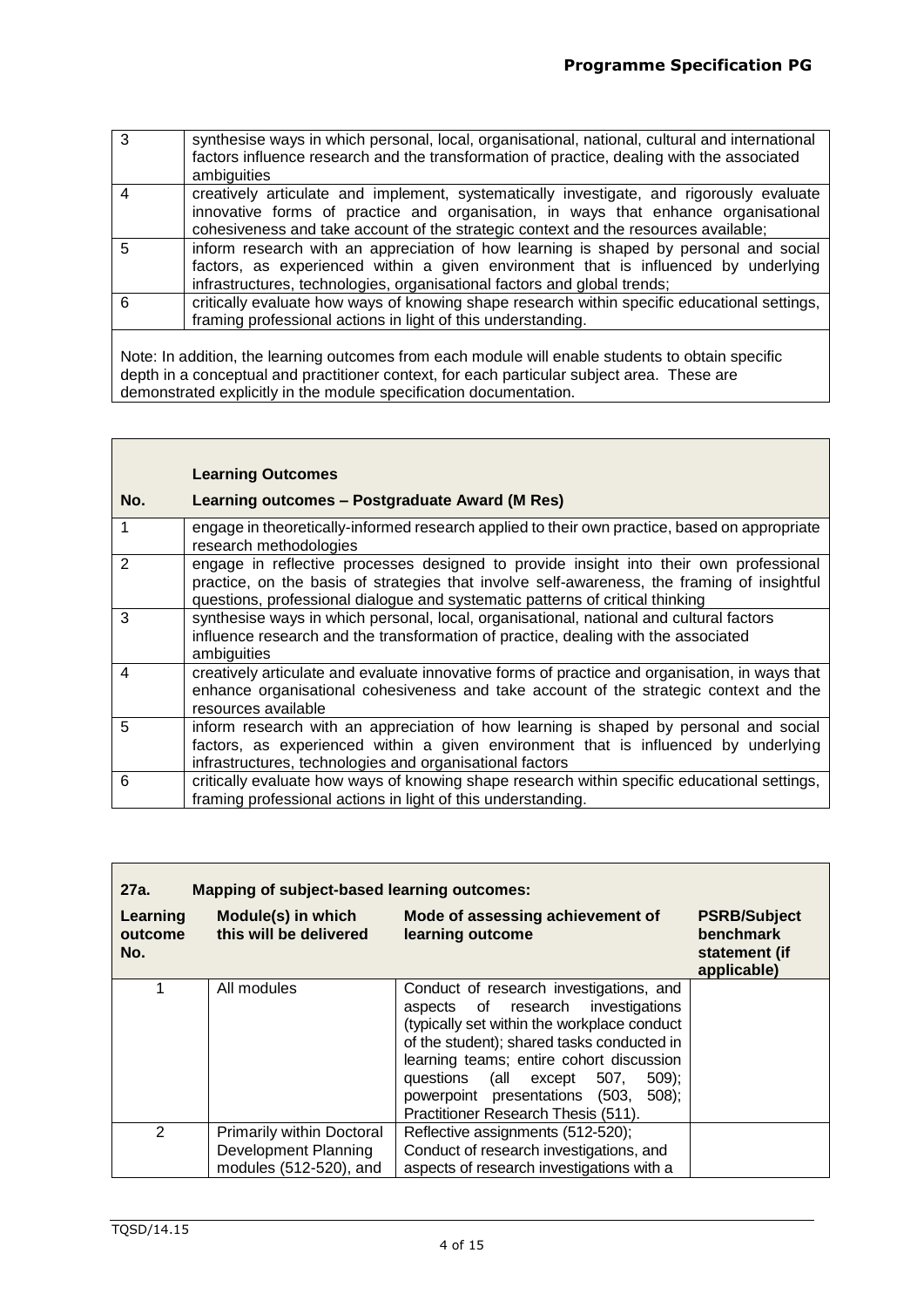$\overline{\phantom{0}}$ 

|   | the modules 501, 502,   | clear reflective dimension; Practitioner                                       |  |
|---|-------------------------|--------------------------------------------------------------------------------|--|
|   | 505, 508 and 511.       | Research Thesis (511).                                                         |  |
| 3 | 502-509, 511            | Conduct of research investigations, and<br>aspects of research investigations; |  |
|   |                         | shared tasks conducted in learning                                             |  |
|   |                         | teams; entire cohort discussion questions<br>(all except 507, 509); powerpoint |  |
|   |                         | presentations (503, 508); Practitioner                                         |  |
|   |                         | Research Thesis (511).                                                         |  |
| 4 | 502-509.511             | Conduct of research investigations, and                                        |  |
|   |                         | aspects of research investigations;                                            |  |
|   |                         | shared tasks conducted in learning                                             |  |
|   |                         | teams; entire cohort discussion questions                                      |  |
|   |                         | (all except 507, 509); powerpoint                                              |  |
|   |                         | presentations (503, 508); Practitioner                                         |  |
|   |                         | Research Thesis (511).                                                         |  |
| 5 | All modules             | Conduct of research investigations, and                                        |  |
|   |                         | aspects of research investigations;                                            |  |
|   |                         | shared tasks conducted in learning                                             |  |
|   |                         | teams; entire cohort discussion questions                                      |  |
|   |                         | (all except 507, 509); powerpoint                                              |  |
|   |                         | presentations (503, 508); reflective                                           |  |
|   |                         | assignments (512-520); Practitioner                                            |  |
|   |                         | Research Thesis (511).                                                         |  |
| 6 | 504, 505, 507, 508, 511 | Conduct of research investigations, and                                        |  |
|   |                         | aspects of research investigations;                                            |  |
|   |                         | shared tasks conducted in learning                                             |  |
|   |                         | teams; entire cohort discussion questions                                      |  |
|   |                         | (all except 507, 509); powerpoint                                              |  |
|   |                         | presentations (503, 508); Practitioner                                         |  |
|   |                         | Research Thesis (511).                                                         |  |

| 28.           | <b>Skills and Other Attributes</b>                                                                                                                                                                                                                                                                                                    |
|---------------|---------------------------------------------------------------------------------------------------------------------------------------------------------------------------------------------------------------------------------------------------------------------------------------------------------------------------------------|
| No.           | <b>Skills and attributes:</b>                                                                                                                                                                                                                                                                                                         |
|               | Analysis and research: the ability to develop and apply theoretical frameworks and research<br>methodologies appropriate to issues pertaining to higher education.                                                                                                                                                                    |
| $\mathcal{P}$ | Networking: the ability to engage fellow students and other educational professionals on an<br>ongoing basis across organisational, cultural and geographical boundaries, in order to<br>support the exchange of ideas and specific educational initiatives.                                                                          |
| 3             | Collaboration: the ability to share complex and challenging activity with other parties in order<br>to achieve professional goals, managing the associated interactions with others, employing<br>a variety of forms of communication, and findings ways to span differences between the<br>parties and to catalyse their engagement. |
| 4             | Engaging with equity: the ability to balance openness to stakeholder diversity with a<br>commitment to enhanced forms of education and to values fundamental to the educational<br>enterprise, attending to social justice and fairness in the face of competing priorities.                                                          |
| 5             | Leadership and personal impact: the ability to set agendas for change, draw together an<br>associated evidence base, catalyse the engagement of others, marshal resources and<br>structures, and see actions through.                                                                                                                 |

# **28a. Mapping of skills and other attributes:**

 $\mathbf{r}$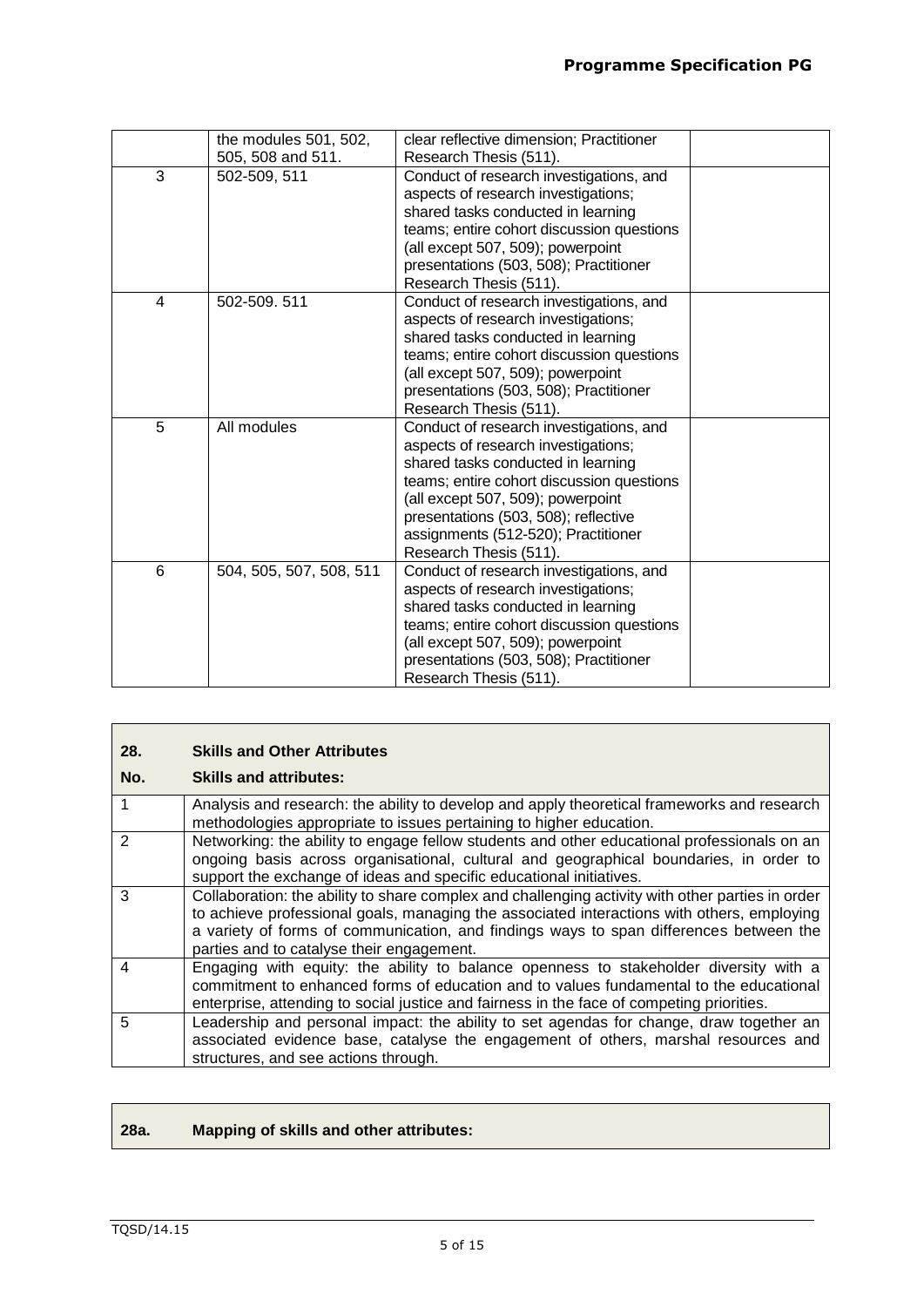| <b>Skills and</b><br>other<br>attributes No. | Module(s) in which<br>this will be<br>delivered and<br>assessed | Learning skills, research<br>skills, employability skills                                                                                                                                                                                                                                                 | <b>Mode of assessing</b><br>achievement of the<br>skill or other attribute                                                                                                                                                                                                                                      |
|----------------------------------------------|-----------------------------------------------------------------|-----------------------------------------------------------------------------------------------------------------------------------------------------------------------------------------------------------------------------------------------------------------------------------------------------------|-----------------------------------------------------------------------------------------------------------------------------------------------------------------------------------------------------------------------------------------------------------------------------------------------------------------|
| 1 Analysis and<br>Research                   | All modules.                                                    | Analysis and research both<br>underpin learning in<br>fundamental ways. Research<br>is research. The capacity to<br>engage in research and make<br>use of research is essential for<br>a career (and especially<br>leadership) in higher<br>education.                                                    | Conduct<br>οf<br>research<br>investigations,<br>and<br>aspects<br>of<br>research<br>investigations;<br>shared<br>tasks<br>conducted<br>in.<br>entire<br>learning<br>teams;<br>discussion<br>cohort<br>questions;<br>powerpoint<br>reflective<br>presentations;<br>assignments; Practitioner<br>Research Thesis. |
| 2 Networking                                 | 501-509, 514, 517,<br>520.                                      | Networking underpins capacity<br>for shared learning, for<br>practitioner research that<br>invovles change in an<br>organisational setting; and<br>represents a core career<br>management skill.                                                                                                          | Learning teams,<br>Reflective assignments<br>(including master class<br>completion requirement<br>in this task).                                                                                                                                                                                                |
| 3 Collaboration                              | 501-509, 511.                                                   | Collaboration underpins the<br>basis for capacity to engage in<br>shared learning, research, and<br>employment in many<br>fundamental ways.                                                                                                                                                               | Conduct of research<br>investigations, and<br>aspects of research<br>investigations; Learning<br>teams, entire cohort<br>discussion questions;<br>Practitioner research<br>thesis.                                                                                                                              |
| 4 Engaging with<br>equity                    | 505, 508, 509, 511,<br>519.                                     | The capacity to engage with<br>equity is essential for research<br>into higher, given its placing<br>within society; it also<br>contributes a richness in<br>learning where different views<br>are taken into account.<br>Understanding of equity<br>remains essential to careers in<br>higher education. | Conduct of research<br>investigations, and<br>aspects of research<br>investigations; Reflective<br>assignment (audit);<br>Practitioner research<br>thesis.                                                                                                                                                      |
| 5 Leadership<br>and personal<br>impact       | 506, 508, 509, 511,<br>519.                                     | This skill is fundamental to<br>progrsesion in a career within<br>the higher education sector;<br>and to taking on higher levels<br>of responsibility in relation to<br>research. Leadership is also<br>important in promoting shared<br>approaches to learning.                                          | Conduct of research<br>investigations, and<br>aspects of research<br>investigations; Reflective<br>assignment (audit);<br>Practitioner research<br>thesis.                                                                                                                                                      |

# **29. Career opportunities:**

The Programme aims to form educational leaders of the future, offering graduates of the programme enhanced access to a wide range of leadership positions in the field of higher education, where the truly international practitioner is in great demand

The programme offers experiences that are career enhancing through the development of enhanced research skills, the rigorous application of thoughtful practice supported by a high degree of peer support and networking that will continue beyond the programme. The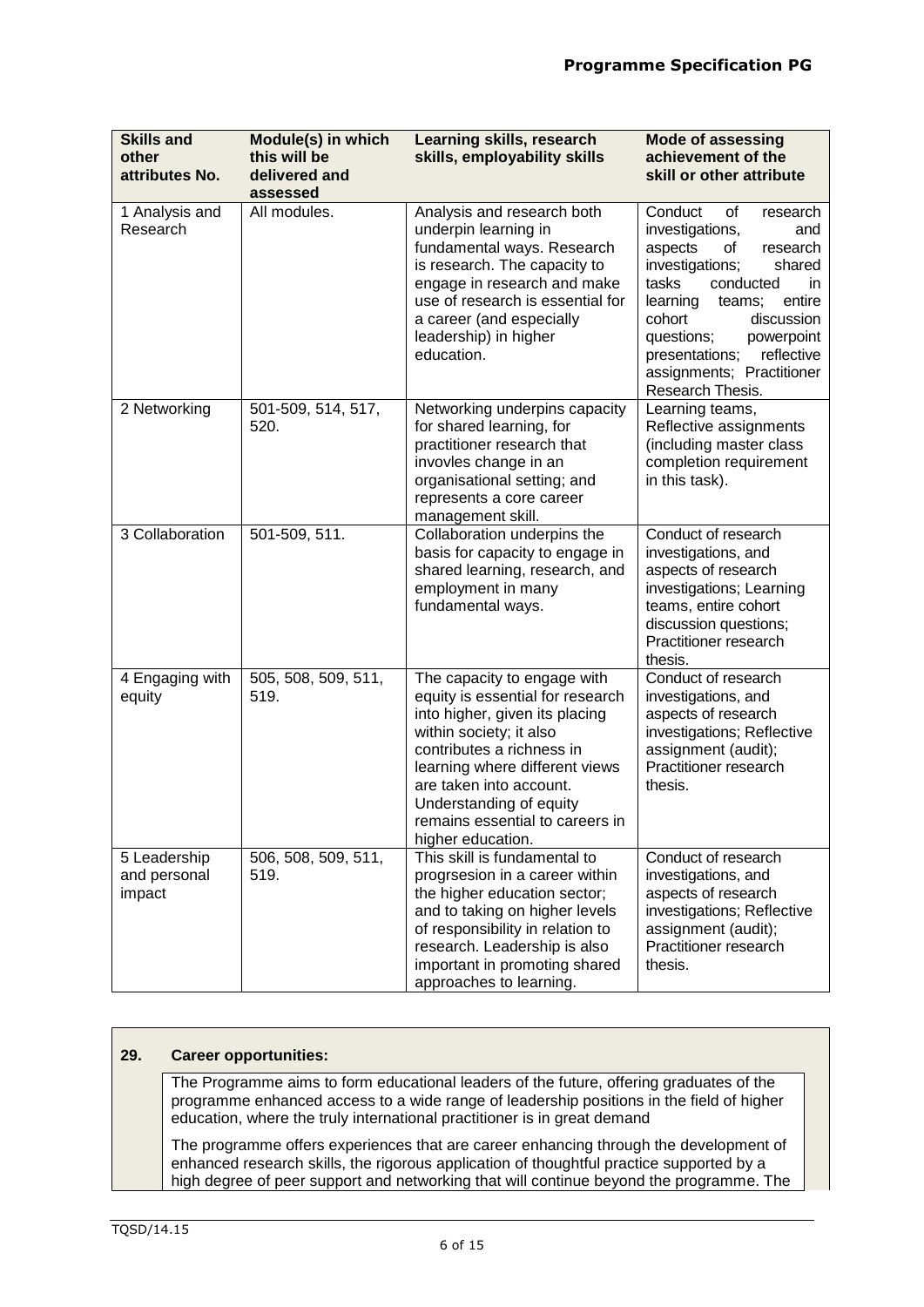| programme offers a particularly strong international dimension, drawing as it does its |
|----------------------------------------------------------------------------------------|
| student body from across the world. This allows a broader than normal opportunity to   |
| explore varied educational settings and realities.                                     |

### **Part C: Entrance Requirements**

#### **30. Academic Requirements:**

Admission to the Programme normally requires a Masters degree within a social science discipline, or its equivalent. This degree furthermore should be from a UK university or its equivalent. Alternative qualifications or other prior experiential learning, and all non-UK qualifications, which are considered equivalent to a UK Masters degree, would be subject to approval by the Director of Studies in consultation with the Postgraduate Admissions Officer; where appropriate following guidelines provided by SRAO.

The procedure for Accrediting Prior Learning is based on and consistent with the University's policy on APL, including the limitation that no more than one third of the credit for a programme can be taken through APL. Accredited Prior Learning will only be considered where it has occurred at doctoral level, and where a match can be demonstrated between the learning outcomes resulting from the prior doctoral study and those associated with one or more modules in their entirety on the programme. No Accreditation of Prior Experiential Learning will be allowed.

## **31. Work experience:**

Admission to the Programme normally requires at least three years of relevant work experience, including at least some responsibility for coordinating or managing the activity of colleagues. Students must have ongoing scope to interact with other higher educational professionals and to conduct investigative exercises in an educational setting in order to complete assessment tasks on the programme.

#### **32. Other requirements:**

Applicants whose first language is not English must provide evidence of their competence in the language (e.g. IELTS or TOEFL examinations: minimum 7 IELTS or 600 TOEFL, 250 computer based TOEFL respectively). Pre-sessional English language support will be provided when necessary.

# **Part D: Programme Structure**

# **33. Programme Structure:**

The Programme contains nine 30 credit-modules (each running for 10 weeks, with the exception of the first module which is carried out over an 11 week period), one 90-credit skills development module (running consecutively alongside remaining nine 30-credit modules) and a thesis conducted by practitioner research. These present modules focus on higher education, allowing students to complete a pathway designated as 'Higher Education'.

The programme structure may be summarised as follows:

- The first module introduces students to the expectations of the programme as a whole, picking out key capabilities for the doctoral practitioner.
- Eight further modules draw out the multi-layered basis for effective forms of educational practice and research, and for catalysing educational change in a student's own organisational setting. Research is carried out as part of each of these modules either as part of a group or individually.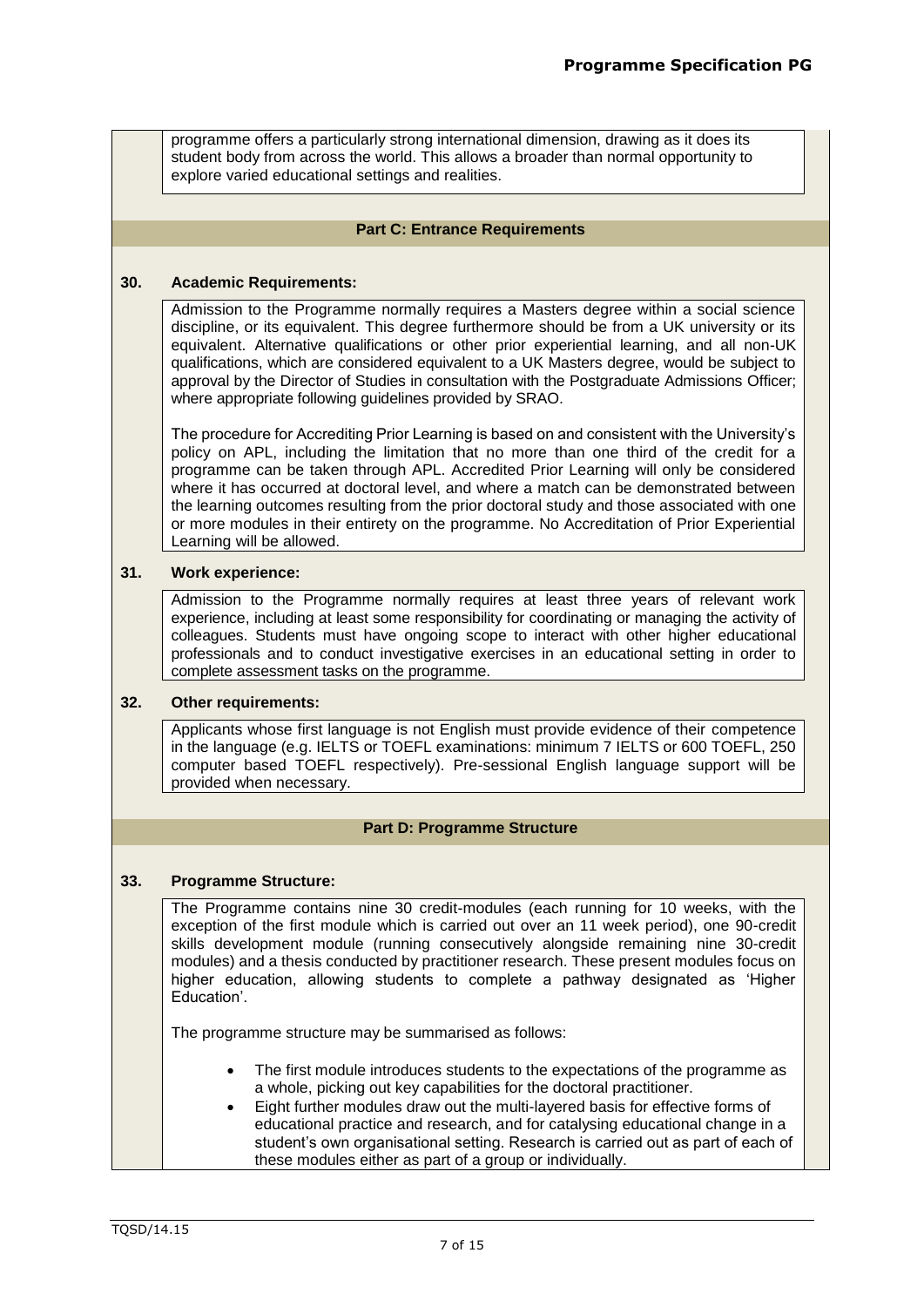• The 'Doctoral Development Planning' (DDP) module runs alongside the taught modules on the programme, further focusing attention on students' developing capabilities as doctoral practitioners, and leading up to a plan that frames the research thesis. The programme concludes with a practitioner research thesis. • Modules must be taken in a sequential order that fits with the prerequsites indicated below. The DDP modules acts as a co-requisite in each case for the counterpart 30-credit module. the indicated pre-requisites are also in place in relation to the DDP modules. **Module title** *10 credit modules (Level 8) 30 credit modules (Level 8) Prerequisites* Doctoral Development Planning 1 (EDEV512) Becoming a Doctoral Practitioner (EDEV501) N/R Doctoral Development Planning 2 (EDEV513) Learners and Learning (EDEV502) | EDEV501, EDEV512 **Doctoral** Development Planning 3 (EDEV514) Learning: Environments, Infrastructures and Organisations (EDEV503) EDEV502, EDEV513 Doctoral Development Planning 4 (EDEV515) Ways of Knowing: Perspectives on Educational Research and Practice (EDEV504) EDEV503, EDEV514 Doctoral Development Planning 5 (EDEV516) Values in Educational Research and Practice (EDEV505) EDEV503, EDEV514 **Doctoral Development** Planning 6 (EDEV517) Leadership, Policy and Institutional Change (EDEV506) EDEV505, EDEV515 Doctoral Development Planning 7 (EDEV518) Educational Research Methods (EDEV507) EDEV504, EDEV515 EDEV505, EDEV516 Doctoral Development Planning 8 (EDEV519) Action Research for Educational Leadership (EDEV508) EDEV507, EDEV518 EDEV506, EDEV517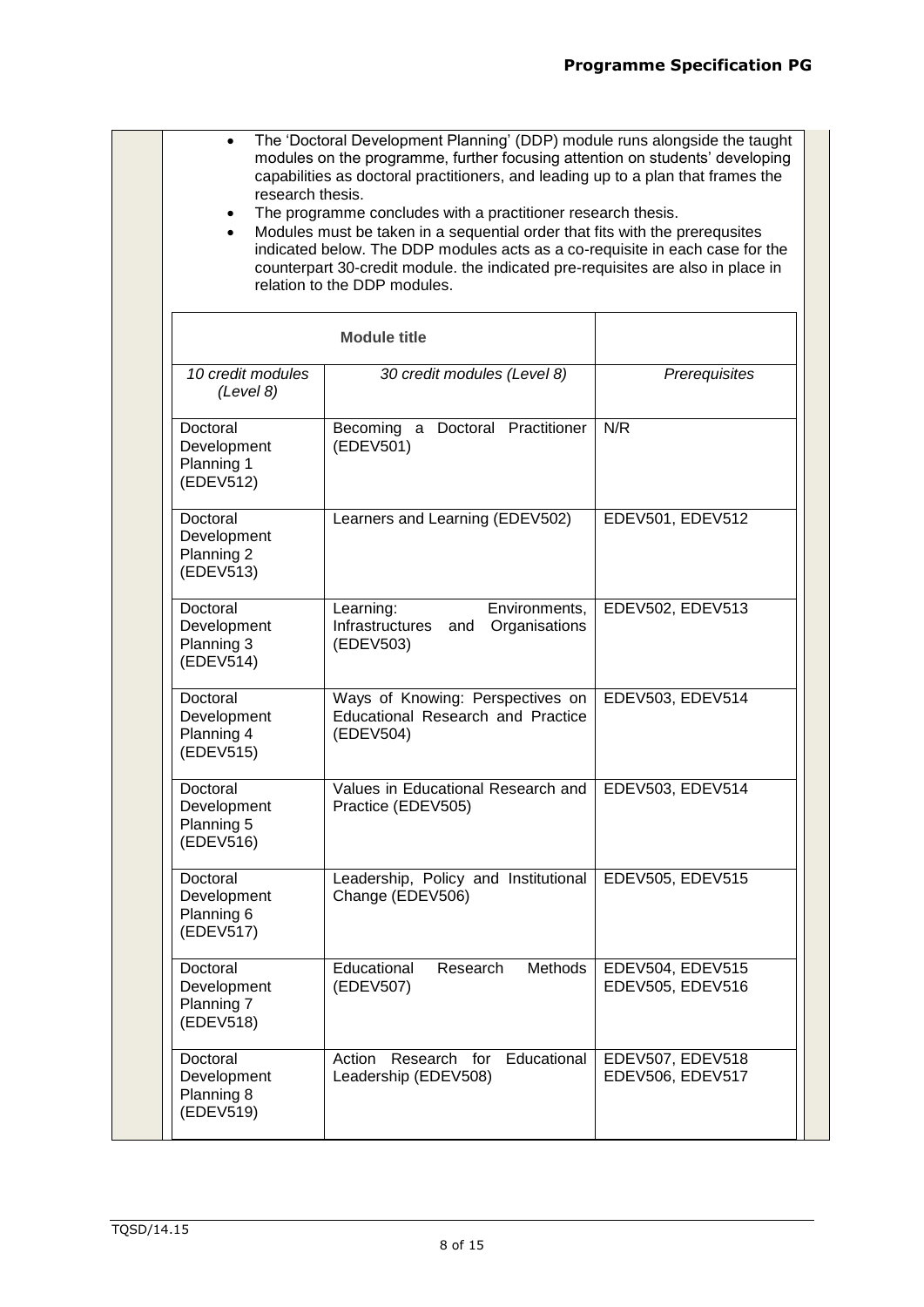| EDEV506, EDEV517 | Internationalisation and the Impact of<br>Global Trends (EDEV509) | Doctoral<br>Development<br>Planning 9<br>(EDEV520) |
|------------------|-------------------------------------------------------------------|----------------------------------------------------|
|                  | 180 credit module (Level 8)                                       |                                                    |
|                  |                                                                   | Practitioner Research Thesis (EDEV511)             |
|                  |                                                                   |                                                    |

Students who successfully complete at least 180 credits may exit the programme at any point with the award of the degree MRes in Education. The degree may be awarded with a merit or distinction.

| 34. | Industrial placement/work placement/year abroad:                       |  |
|-----|------------------------------------------------------------------------|--|
|     |                                                                        |  |
| 35. | Liaison between the Level 2 Schools/Institutes involved:<br><b>AIA</b> |  |

N/A

Note: liaison occurs with Laureate Online Education through relevant institutional committees and through regular contact between the Director of Studies, and the Director of Online Studies and colleagues.

# **Part E: Learning, Teaching and Assessment Strategies**

# **36. Learning, Teaching and Assessment Strategies:**

This professional doctorate employs a pedagogy that is based around internationallyoriented forms of collaborative inquiry, offered via online distance learning. This mode of study enables students to pursue modules via home study. Module delivery for the taught modules involves the establishment of a *virtual classroom* in which a relatively small group of students (usually around 15) work under the direction of the module instructor, using an internet-based distance learning package.

The programme for this online professional doctorate is based around practitioner research. All modules in the Programme are set at doctoral level, involving creative work on the part of the students undertaken on a systematic basis in order to increase the stock of knowledge that is relevant to practitioner contexts (e.g. in accordance with the Frascati definition of research). Each module is based around students conducting professionally focused research that is focused on the creation of new actionable knowledge.

The programme initially emphasises students conducting investigations within their own practice setting that address the conceptual and methodological basis for learning and enhanced forms of practice. It then moves to supporting students to engage in action research for educational leadership, in ways that seek to promote change within students' organisational setting.

As a Post Graduate Research (PGR) programme, each of the 30-credit modules on the programme is delivered through research-based learning, with the students in each case creating research outputs as a result of their participation: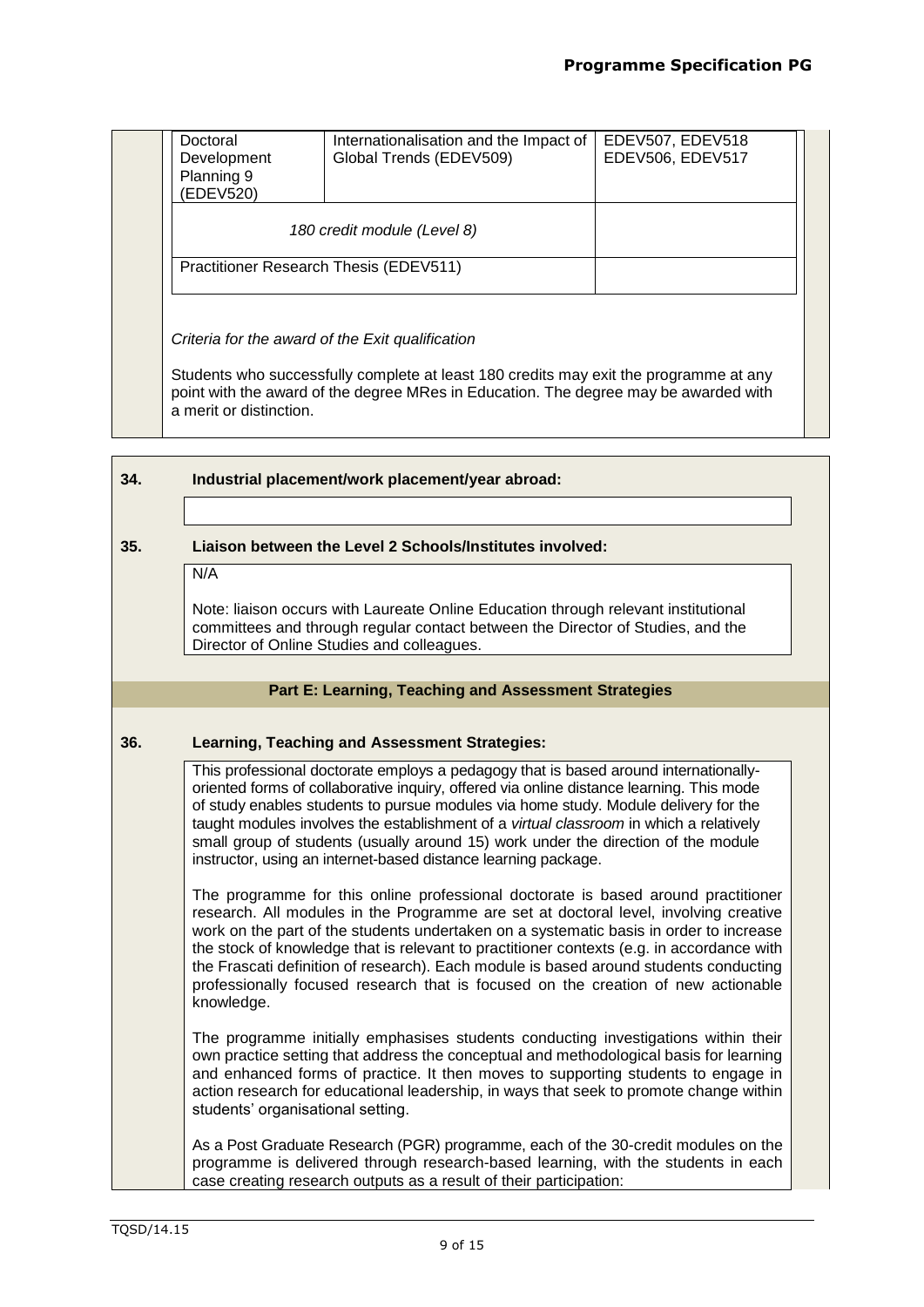|      | Scaffolding – The first two modules within the programme incorporate a higher<br>$\bullet$<br>level of scaffolding around the production of research outputs, with students<br>engaging in additional whole-cohort discussion questions in comparison to<br>subsequent modules.<br>Research methods - Particular emphasis is afforded to research methods<br>$\bullet$<br>within modules 7 and 8, delivered again primarily through the creation of<br>research outputs on the part of the student.<br>Reflective basis - The programme pays specific attention to the underpinnings<br>$\bullet$<br>of practitioner research. The reflective accounts required of students across<br>the programme (e.g. in particular on 501 and the Doctoral Development<br>Planning modules) enable them to articulate the personal and professional<br>basis on which their practitioner research is conducted. This constitutes an<br>essential underpinning for practitioner research.<br>Theoretical basis - In addition, 502 in particular involves specific work on<br>$\bullet$<br>developing the theoretical basis for practitioner research around learning, and<br>the relationship between such understanding and the practitioner context. This<br>again pertains most directly to the underpinnings for practitioner research. |  |  |  |  |  |
|------|---------------------------------------------------------------------------------------------------------------------------------------------------------------------------------------------------------------------------------------------------------------------------------------------------------------------------------------------------------------------------------------------------------------------------------------------------------------------------------------------------------------------------------------------------------------------------------------------------------------------------------------------------------------------------------------------------------------------------------------------------------------------------------------------------------------------------------------------------------------------------------------------------------------------------------------------------------------------------------------------------------------------------------------------------------------------------------------------------------------------------------------------------------------------------------------------------------------------------------------------------------------------------------------------------------------------------------|--|--|--|--|--|
|      | Doctoral Development Planning - In addition to work supporting the reflective<br>underpinnings of practitioner research, these modules further develop the capacities of<br>the students to engage in research. Furthermore, a part of these modules are directly<br>constituted by the production of research outputs on the part of the student, through the<br>setting of research questions as a part of seven of the reflective accounts, and through<br>the framing document for the thesis proposal.                                                                                                                                                                                                                                                                                                                                                                                                                                                                                                                                                                                                                                                                                                                                                                                                                     |  |  |  |  |  |
| 36a. | Learning, Teaching and Assessment methods:                                                                                                                                                                                                                                                                                                                                                                                                                                                                                                                                                                                                                                                                                                                                                                                                                                                                                                                                                                                                                                                                                                                                                                                                                                                                                      |  |  |  |  |  |
|      | Communication within the virtual classroom is asynchronous, preserving the<br>requirement that students are able to pursue the module in their own time, within the<br>weekly time-frame of each seminar. All communications that take place within the<br>virtual classroom, including all assignments carried out by students and assessments<br>by instructors, are recorded and are available for scrutiny by staff with appropriate<br>access permissions. This enables two aspects of quality control:                                                                                                                                                                                                                                                                                                                                                                                                                                                                                                                                                                                                                                                                                                                                                                                                                    |  |  |  |  |  |
|      | Module delivery is conducted by Laureate Online Education, and monitored<br>$\bullet$<br>by staff of the Centre for Higher Education Studies at the University of<br>Liverpool, to ensure that defined syllabuses, procedures, and assessment<br>processes are followed, appropriate standards are maintained, and to check<br>that plagiarism has been detected.<br>All assessment is subject to moderation both by the Centre for Higher<br>Education Studies and by the external examiner.                                                                                                                                                                                                                                                                                                                                                                                                                                                                                                                                                                                                                                                                                                                                                                                                                                   |  |  |  |  |  |
|      | The forms of inquiry employed on the programme furthermore combine rigour and theory<br>with practical application to the professional setting. The programme thus combines<br>practice-based learning and research with rigorous classroom scholarship. Students<br>conduct investigations within the workplace setting that support evidence-based problem<br>solving of direct relevance to their work and career development.                                                                                                                                                                                                                                                                                                                                                                                                                                                                                                                                                                                                                                                                                                                                                                                                                                                                                               |  |  |  |  |  |
|      | At each stage the student will be involved in and supported by peers within whole-cohort<br>discussions and learning sets. Cohort discussions involve all students in the virtual<br>classroom, and focus on the interpretation of scholarly readings and analysis of common<br>issues and problems. Learning sets take place in smaller groups - typically around five<br>students – and enable students to work on tasks that require the application of key<br>concepts and skills. These sets function as applied problem-solving and learning groups,<br>and operate during each taught module. The learning sets provides a forum for<br>insightful questioning, discussion and sharing work on the programme, aids team<br>members in identifying the appropriate professional context to carry out tasks that relate<br>to practice, and allows for collaboration in carrying out tasks and subsequently applying                                                                                                                                                                                                                                                                                                                                                                                                       |  |  |  |  |  |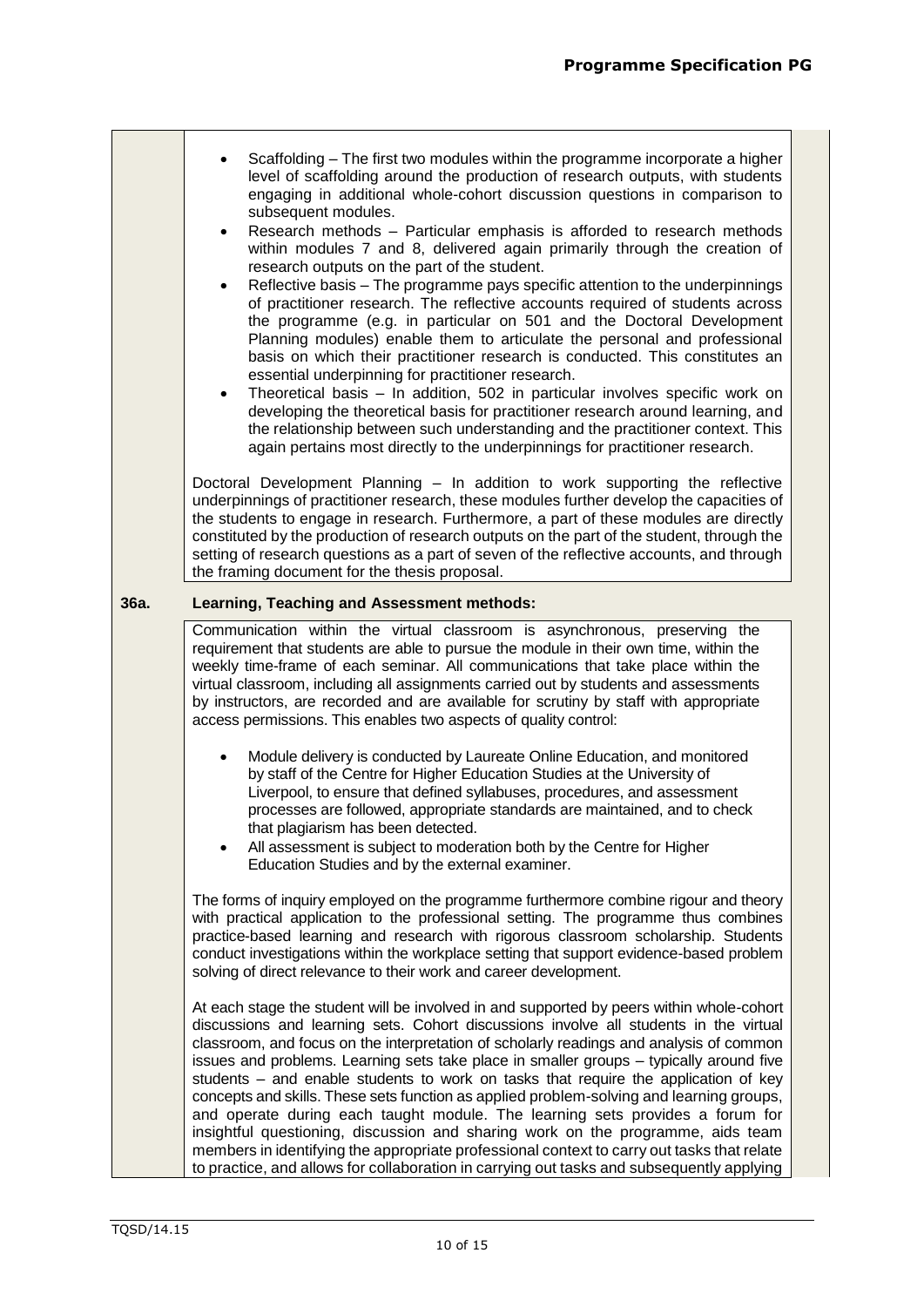insights to practice. Each cohort discussion and learning set will be facilitated by the module instructor.

The module assessment structure is designed such that student progress is monitored on weekly basis. Therefore, student progress issues will be managed in a timely fashion during the module and throughout the programme.

## **Graded elements**

The following assessment elements are weighted in order to provide an end of module grade:

#### *Cohort Discussion*

Discussion Questions (DQs) are set regularly within each module, with each discussion taking place over a one week time span. (501 and 502 contain a higher proportion of such discussion questions in comparison to subsequent modules.) Discussion Questions are addressed with students across the cohort on the module as a whole, pertaining for instance to required readings and other assigned content.

#### *Learning Team Activity*

Discussion around learning team activities will be assessed regularly within each module. Rather than focussing on assigned content, the learning team activities will draw on and deepen the professional knowledge and skills of students.

#### *Interim assignments and Final assignments*

Each module incorporates at least one interim assessed paper or report, and a final assessed paper/report. The Final Report will allow synthesis of learning to occur from across the module as a whole, linking also to prior modules as relevant.

#### **Residential**

An optional residential conference may be offered at which students will meet DDP tutors and other staff. The aim of the event is to promote the sense of a community amongst students, to enhance the skills and knowledge of DDP tutors and to contribute to the ongoing invigoration of the programme with new and relevant material. The two day event will include keynote speakers, presentations from staff and students, discussion groups and less formal meetings. The presentations from keynotes and selected others will be made available to all those registered on the programme through the shared area on the VLE.

#### **Thesis Supervision**

Thesis supervision is undertaken in accord with the agreed regulations and frameworks that apply within the University to the online professional doctorates:

- Supervision of the thesis will incorporate a recognisable link from the student, to the University.
- All students will be supervised by a primary supervisor, supported by a secondary supervisor (one of whom will be a member of staff at the University).
- All supervisors will conform to criteria set out by the University that will demonstrate their appropriateness to supervise research students on the professional doctorate programme (e.g. all supervisors will be research active with relevant subject expertise).
- Those supervisors who are not employed by the University will be designated by the Faculty of Humanities and Social Sciences as Honorary Staff.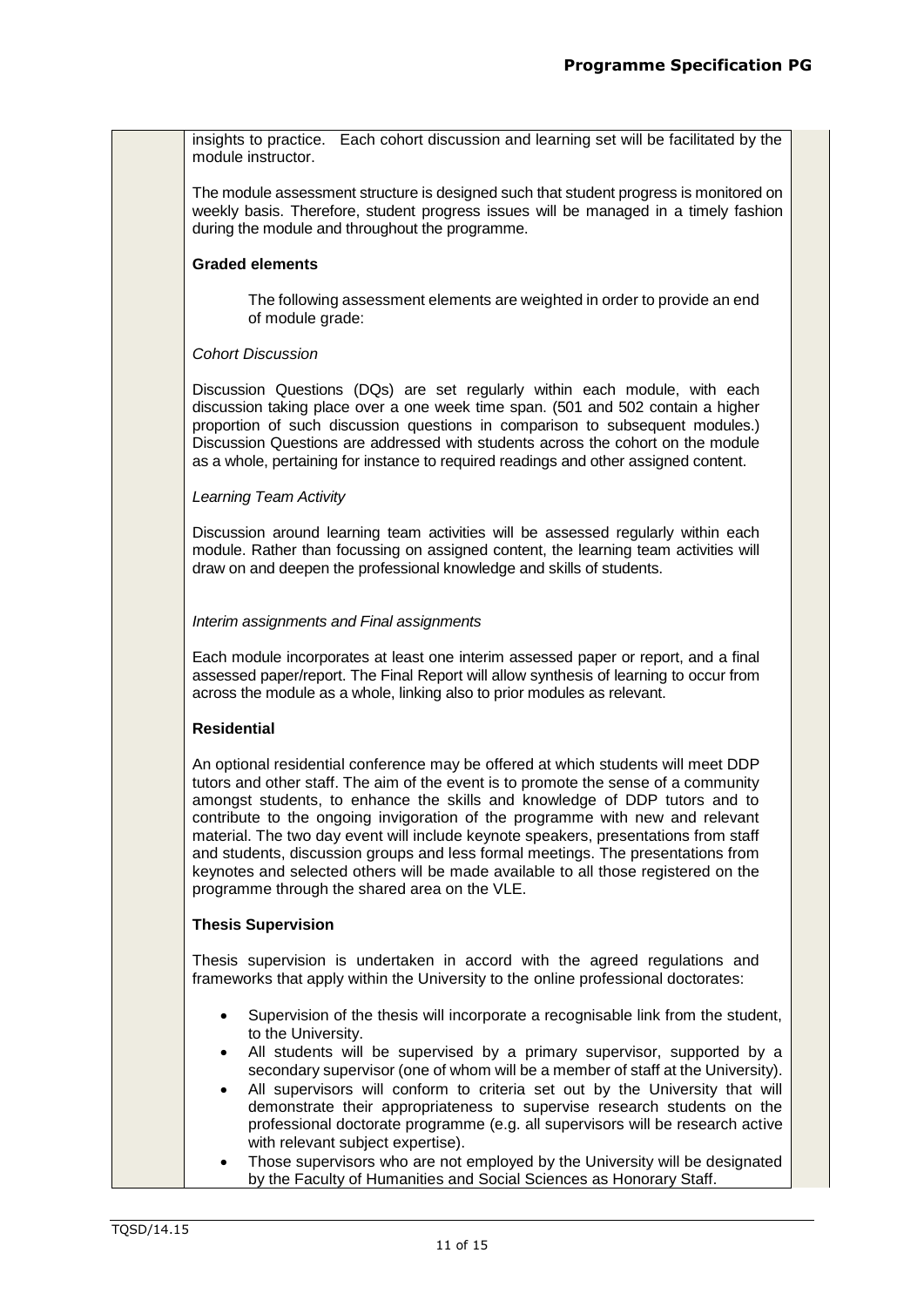|     | A Student Progress Panel will operate for groups of students, to receive regular<br>$\bullet$<br>reports on the progress of each student towards their theses, and to be chaired<br>by an appropriate member of staff at the University who is a member of the<br>programme team.<br>Separate quality assurance will operate for the supervision as a whole<br>$\bullet$<br>(ensuring consistency with the University code of practice on research student<br>supervision). |                                             |                                                                                                                                                                                                                                                                                          |  |  |  |
|-----|-----------------------------------------------------------------------------------------------------------------------------------------------------------------------------------------------------------------------------------------------------------------------------------------------------------------------------------------------------------------------------------------------------------------------------------------------------------------------------|---------------------------------------------|------------------------------------------------------------------------------------------------------------------------------------------------------------------------------------------------------------------------------------------------------------------------------------------|--|--|--|
| 37. |                                                                                                                                                                                                                                                                                                                                                                                                                                                                             | <b>Assessment information for students:</b> |                                                                                                                                                                                                                                                                                          |  |  |  |
|     | <b>Introduction</b>                                                                                                                                                                                                                                                                                                                                                                                                                                                         |                                             |                                                                                                                                                                                                                                                                                          |  |  |  |
|     | http://www.liv.ac.uk/tgsd/code-of-practice-on-assessment/<br>http://www.liv.ac.uk/student-administration/research/pgr-code-of-practice/                                                                                                                                                                                                                                                                                                                                     |                                             |                                                                                                                                                                                                                                                                                          |  |  |  |
|     |                                                                                                                                                                                                                                                                                                                                                                                                                                                                             |                                             |                                                                                                                                                                                                                                                                                          |  |  |  |
|     |                                                                                                                                                                                                                                                                                                                                                                                                                                                                             | <b>Marking criteria:</b>                    |                                                                                                                                                                                                                                                                                          |  |  |  |
|     | basis):                                                                                                                                                                                                                                                                                                                                                                                                                                                                     |                                             | Each student's work in a module is assessed to provide an end-of-module grade<br>that should represent work which typically has the characteristics described below<br>(except for the thesis and for the DDP modules which are graded on a pass/fail                                    |  |  |  |
|     |                                                                                                                                                                                                                                                                                                                                                                                                                                                                             | Grade                                       | Description                                                                                                                                                                                                                                                                              |  |  |  |
|     |                                                                                                                                                                                                                                                                                                                                                                                                                                                                             | <b>Excellent:</b><br>70-<br>100%            | <b>Excellent work.</b> Originality of thought or approach; good<br>coverage of topic; clear, in-depth understanding of<br>material; exercise of critical judgement; very well written<br>and directed.                                                                                   |  |  |  |
|     |                                                                                                                                                                                                                                                                                                                                                                                                                                                                             | Good: 60-69%                                | Good work. Logical; thorough; factually sound; good<br>understanding of material; exercise of critical judgement;<br>well written and directed.                                                                                                                                          |  |  |  |
|     |                                                                                                                                                                                                                                                                                                                                                                                                                                                                             | Pass: 50-59%                                | Competent work. Essentially correct; some evidence of<br>critical<br>judgement;<br>some<br>weaknesses<br>in.<br>expression/presentation.                                                                                                                                                 |  |  |  |
|     |                                                                                                                                                                                                                                                                                                                                                                                                                                                                             | Fail: 49% and<br>below                      | Inadequate or unsatisfactory work. Incomplete<br>coverage of topic; evidence of poor understanding of<br>material; Poor presentation; lack of coherent argument,<br>Serious omissions; significant errors/ misconceptions;<br>poorly directed at targets; evidence of inadequate effort. |  |  |  |
|     |                                                                                                                                                                                                                                                                                                                                                                                                                                                                             | Further making criteria                     |                                                                                                                                                                                                                                                                                          |  |  |  |
|     |                                                                                                                                                                                                                                                                                                                                                                                                                                                                             | Development Planning tasks.                 | Specific marking criteria are available for Hand-in Assignments, Cohort Discussion<br>Questions, Learning Team Participation, Power-point presentations; and Doctoral                                                                                                                    |  |  |  |
|     |                                                                                                                                                                                                                                                                                                                                                                                                                                                                             |                                             | Assessment of both cohort discussions and learning teams is based upon the<br>timeliness and quality of the student's work, including attention to:                                                                                                                                      |  |  |  |
|     |                                                                                                                                                                                                                                                                                                                                                                                                                                                                             | $\circ$<br>$\circ$<br>$\circ$<br>$\circ$    | Asking insightful questions<br>Offering contributions based upon the literature and their practice<br>Adding to the learning of the group<br>Promoting critically collaborative inquiry                                                                                                  |  |  |  |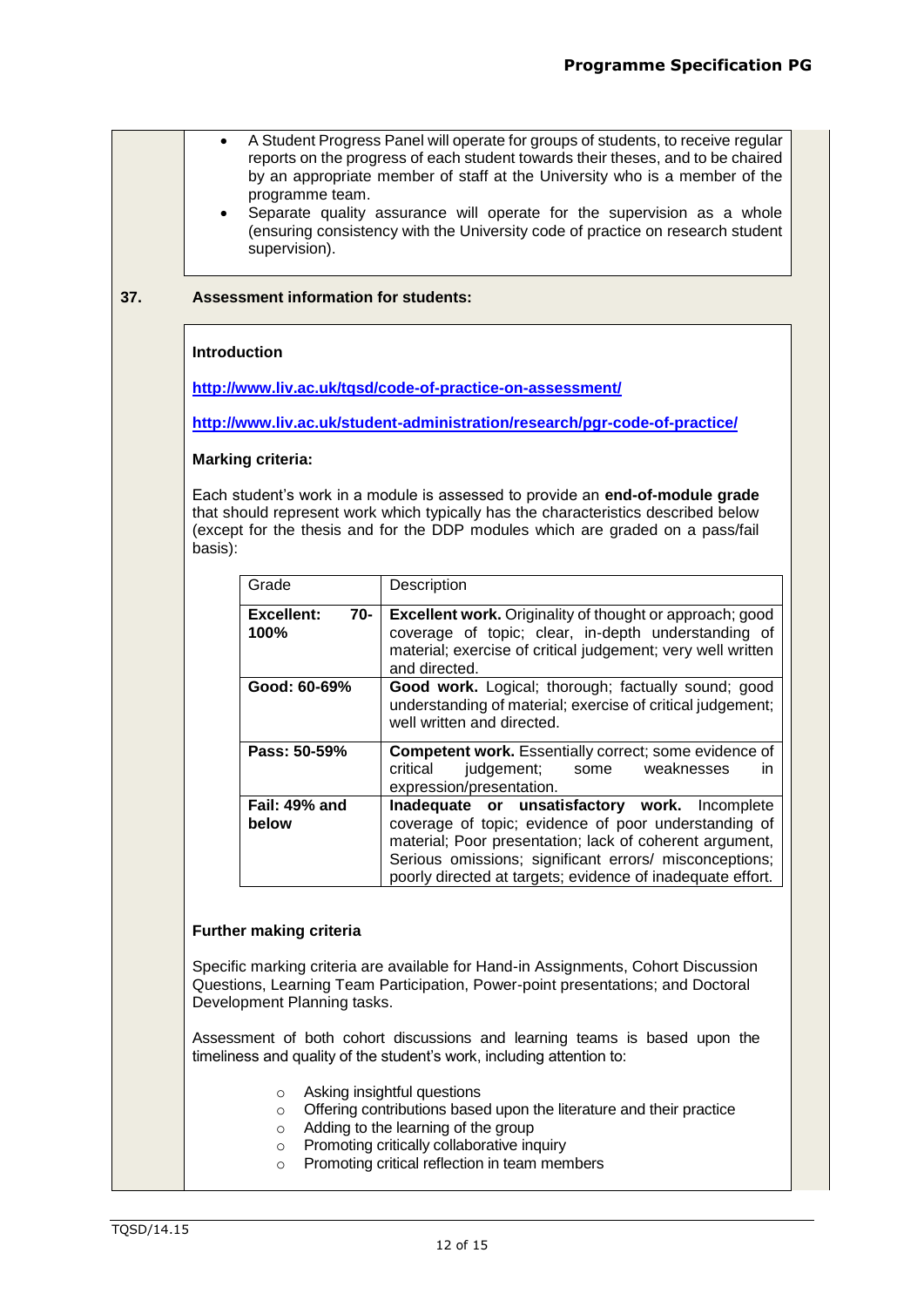In the cohort discussion assessments will emphasize conceptual understanding and contributions based upon the literature. In the learning sets assessments will emphasize the collaborative application of concepts and relevant professional experience to real-world tasks.

The 'Doctoral Development Planning' modules each incorporate learning tasks that must be successfully completed in order to pass the module. Each task must be successfully completed (on a pass/fail basis) in order to pass the module.

#### **Assessment criteria for practitioner research thesis**

- Intellectual, ethical and methodological soundness of the practitioner research, including coverage of areas indicated as relevant to the construction of a practitioner research thesis.
- Critical analysis, informed by consideration of a range of factors pertinent to the doctoral level, such as the application of research technique and limitations on the extent to which knowledge is actionable.
- Original contribution to knowledge and practice, and to own personal and professional learning.
- Defence of thesis in an oral examination, judged further in relation to the capacity of the candidate to respond comprehensively and robustly to questions posed by the assessors.

## **38. Student representation and feedback:**

The principal channel for students to communicate with their colleagues and with staff will be, in keeping with the medium for programme delivery, the Internet. Each module delivered establishes a *virtual classroom* within which the module instructor will communicate with students to deliver module materials, receive coursework assignments, and facilitate class discussions. This mechanism automatically provides a framework for students to share concerns with their colleagues and with staff, either privately or publicly within the class. Other concerns can be raised privately via the student's *Student Support Manager.* Each student is assigned for the duration of his/her studies to a Student Support Manager at Laureate Online Education, whose role includes that of acting as a personal tutor.

Additionally, there has been established a *staff-student forum* within the programme delivery software framework, i.e. in the form of email folders. Approximately one month before each meeting of the Board of Studies, this forum is opened for a period of one week. During this time, a group of student volunteers engage in a discussion with representatives of Laureate Online Education and the Centre for Higher Education Studies. The debate is viewable by all students, who can contribute comments and suggestions in a separate folder. At the end of the week, a summary of conclusions reached is drawn up for presentation to the Board of Studies. Outcomes from the Board of Studies or otherwise, are posted in an online announcements folder, which may also be used by staff to make other announcements of a general nature.

Feedback on the delivery of individual modules is provided by the issue of a questionnaire to all students; questionnaires are circulated via email. A summary of the questionnaire returns is given to the module instructor, who is asked to comment on this and any other issues arising in the delivery of the module, in the form of a report with prescribed headings. This report is further augmented by comments from a member of staff at the Centre for Higher Education Studies (the *module monitor*). Each module delivery is reviewed by the Board of Studies, which is provided with the composite module report, and, when appropriate, the questionnaire summary. An overall summary of student feedback is also presented for consideration at each meeting of the Board of Studies. These reports are also made available to the Board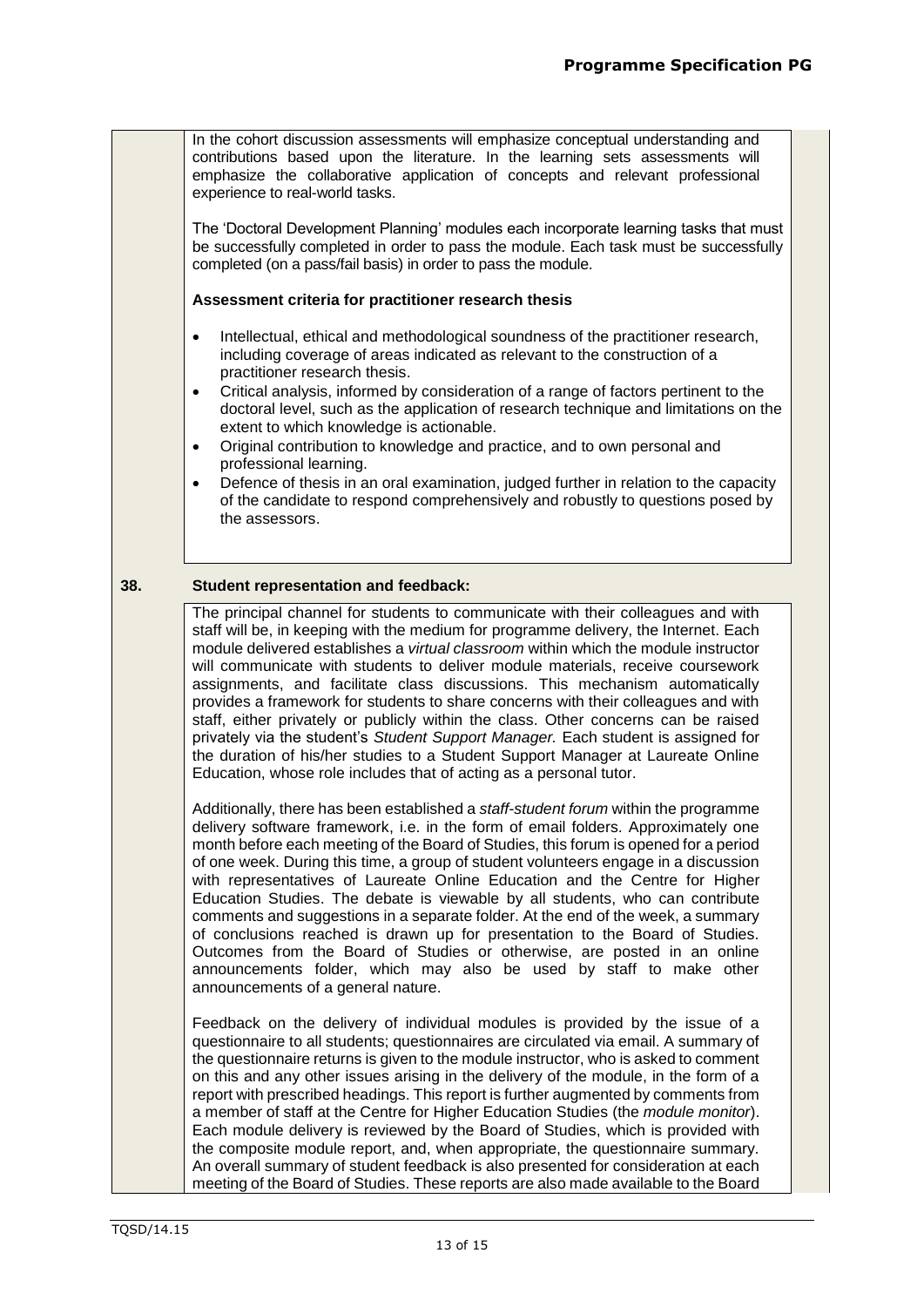of Examiners.

**Part F: Status of Professional, Statutory or Regulatory Body Accreditation**

**39. Status of Professional, Statutory or Regulatory Body Accreditation:**

N/A

# **Part G: Diversity & Equality of Opportunity and Widening Participation**

# **40. Diversity & Equality of Opportunity and Widening Participation:**

The programme design, structure and content are consistent and compliant with the University's Diversity and Equality of Opportunity Policy.

| <b>ANNEX 1</b>                                                                                                                                                                                                                                                                                                                 |                                           |                                     |                                                          |                           |  |  |
|--------------------------------------------------------------------------------------------------------------------------------------------------------------------------------------------------------------------------------------------------------------------------------------------------------------------------------|-------------------------------------------|-------------------------------------|----------------------------------------------------------|---------------------------|--|--|
| <b>Annex Of Modifications Made To The Programme</b>                                                                                                                                                                                                                                                                            |                                           |                                     |                                                          |                           |  |  |
| Please complete the table below to record modifications made to the programme.                                                                                                                                                                                                                                                 |                                           |                                     |                                                          |                           |  |  |
| <b>Description of modification (please)</b><br>include details of any student<br>consultation undertaken or confirm that<br>students' consent was obtained where<br>this was required)                                                                                                                                         | <b>Minor</b> or<br>major<br>modifications | <b>Date</b><br>approved<br>by FAQSC | <b>Date</b><br>approved<br>by AQSC<br>(if<br>applicable) | <b>Cohort</b><br>affected |  |  |
| Only one resit allowed on the Doctoral<br>Development<br>Planning<br>module<br>(introduced to ensure compliance with<br>regulations);<br>university<br>Required<br>learning tasks only to operate on the<br>Doctoral Development Planning module<br>(reflecting actual requirements of the<br>approved module specifications). | Minor                                     | May 2011                            |                                                          |                           |  |  |
| Modifications to ensure compliance with<br>revisions to the University's framework<br>for online professional doctorates, with<br>updating also relating to the Doctoral<br>Development Planning modules.                                                                                                                      | Minor                                     | February<br>2012                    |                                                          |                           |  |  |
| Programme specification updated to the<br>revised template, changes to ensure the<br>specification reflects recent changes to<br>regulations for the online professional<br>doctorates. Changes are also being<br>made to the assessment weightings on<br>five pre-thesis modules at the same time.                            | Major                                     | 13 <sup>th</sup><br>May<br>2015     |                                                          |                           |  |  |